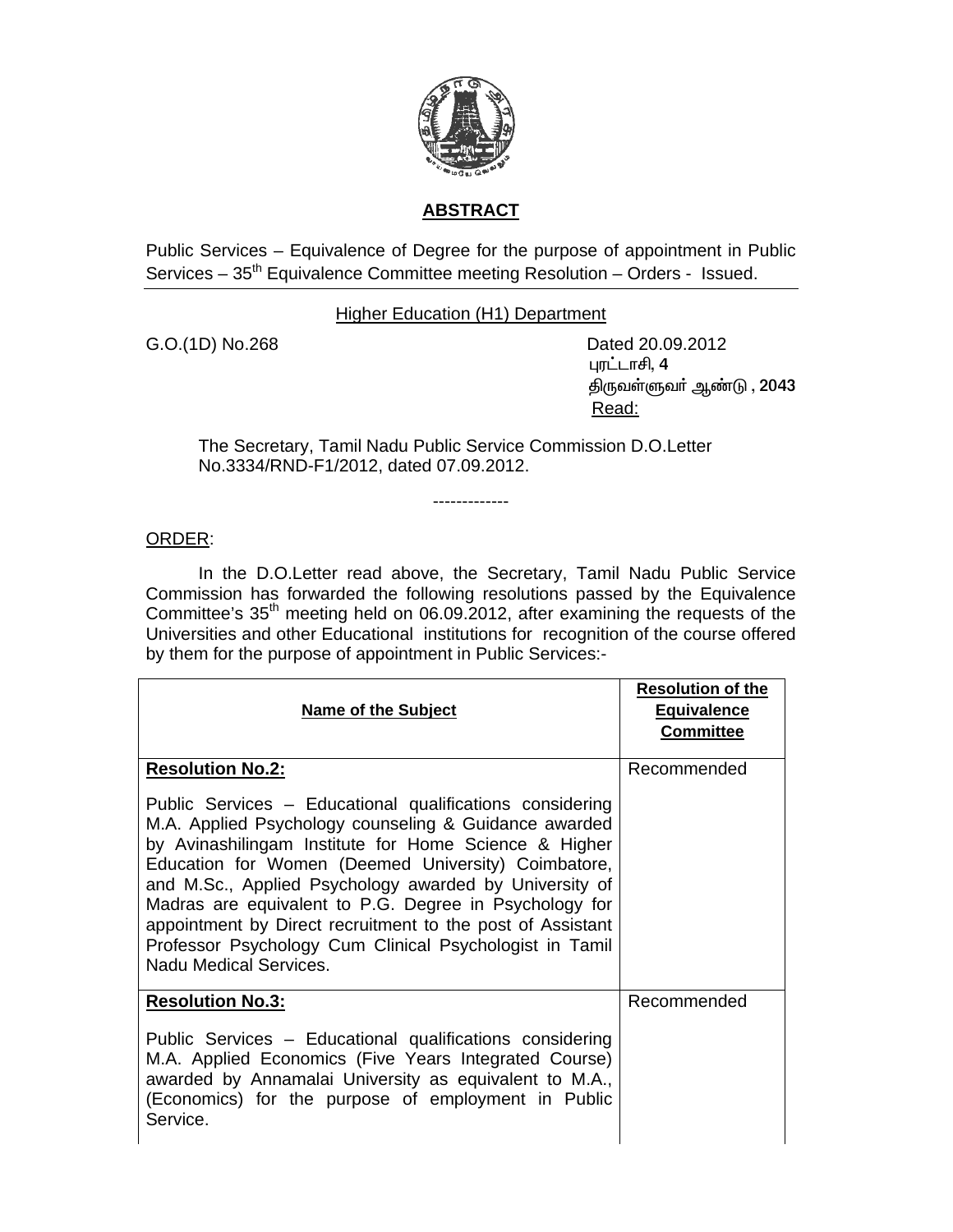| <b>Resolution No.4:</b>                                                                                                                                                                                                       | Recommended. |
|-------------------------------------------------------------------------------------------------------------------------------------------------------------------------------------------------------------------------------|--------------|
| Public Services – B.Sc., Plant Biology and Plant Bio-<br>technology awarded by Bharathiar University as equivalent<br>to B.Sc. Botany $-$ for the purpose of employment.                                                      |              |
| <b>Resolution No.5:</b>                                                                                                                                                                                                       | Recommended  |
| Public Services – B.A. History and Tourism degree<br>awarded by Bharathiar University as equivalent to B.A.<br>History - for the purpose of employment in public services.                                                    |              |
| <b>Resolution No.6:</b>                                                                                                                                                                                                       | Recommended  |
| Public Services – Educational qualifications – B.Lit., degree<br>in Tamil of Annamalai University, and Bharathiar University<br>as equivalent to B.Lit., in Tamil of Madras University.                                       |              |
| <b>Resolution No.12:</b>                                                                                                                                                                                                      | Recommended. |
| Public Services - Educational qualifications consideration<br>of M.A. Applied Psychology and M.Sc. Applied Psychology<br>awarded by Annamalai University as equivalent to M.A.<br>(Psychology) for the purpose of employment. |              |

2. The Government after careful consideration, have decided to accept the above recommendation of the Equivalence Committee and accordingly directed as follows:-

(1) the M.A. Applied Psychology counseling & Guidance awarded by Avinashilingam Institute for Home Science & Higher Education for Women (Deemed University) Coimbatore, and M.Sc., Applied Psychology awarded by University of Madras be considered as equivalent to P.G. Degree in Psychology for appointment by Direct recruitment to the post of Assistant Professor Psychology Cum Clinical Psychologist in Tamil Nadu Medical Services.

(2) The M.A. Applied Economics (Five Years Integrated Course) awarded by Annamalai University be considered as equivalent to M.A., (Economics) for the purpose of employment in Public Service.

(3) The B.Sc., Plant Biology and Plant Bio-technology awarded by Bharathiar University be considered as equivalent to B.Sc. Botany – for the purpose of employment.

(4) The B.A. History and Tourism degree awarded by Bharathiar University be considered as equivalent to B.A. History - for the purpose of employment in public services.